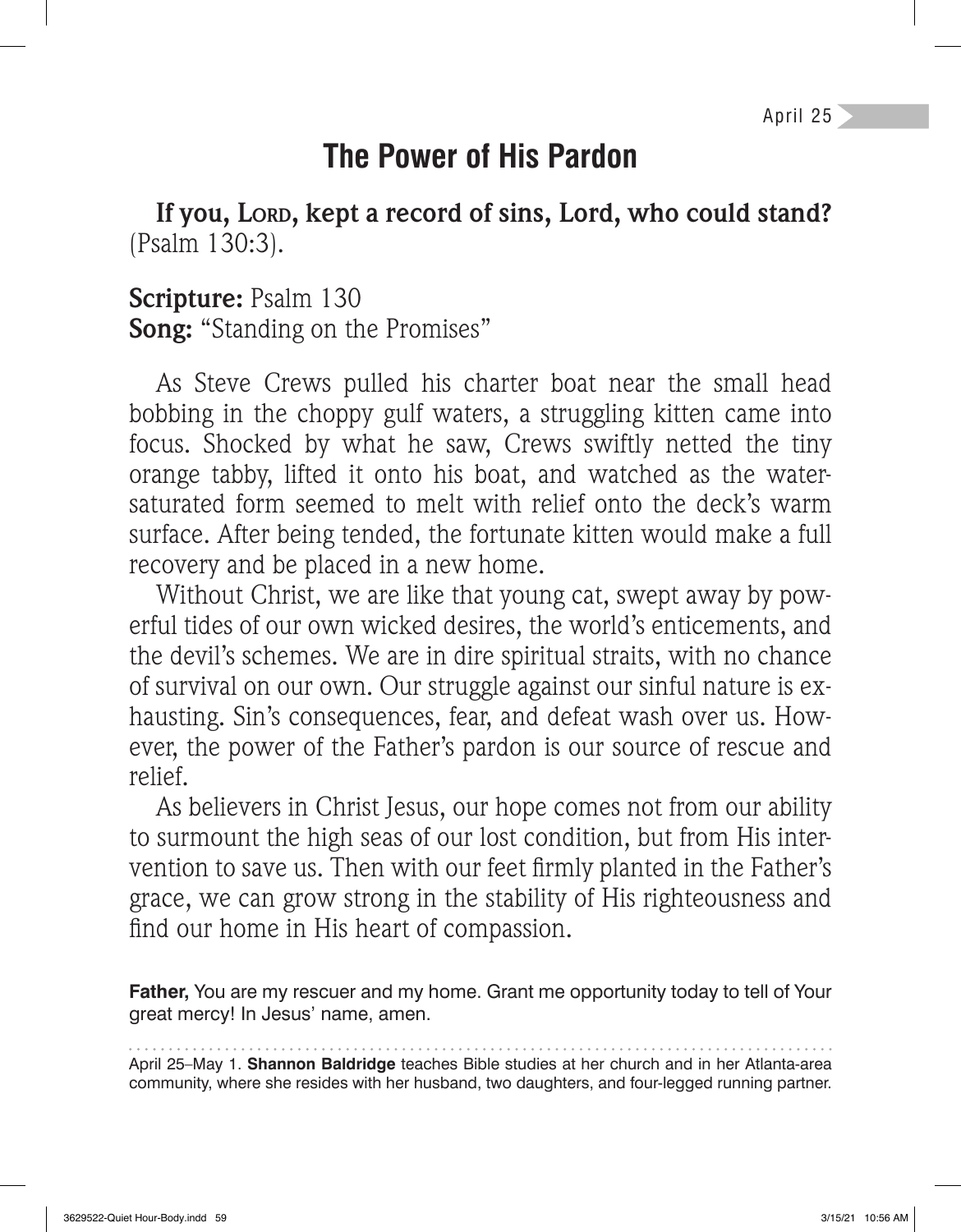## **Moved by Mercy**

**"Neither do I condemn you," Jesus declared. "Go now and leave your life of sin"** (John 8:11).

**Scripture:** John 7:53–8:11 **Song:** "Love One Another"

Shrieking and wailing could be heard from my 4-year-old as she came barreling down the stairs to report that her 1-year-old sister had hit her on the head with a plastic princess baseball bat. Surprised by the account given, I asked my daughter where she thought the toddler got the idea to take a swing at her. Resigning to her swell of conviction about having struck first, she blurted her confession and defense together: "But she hit me harder than I hit her!"

While the Pharisees focused on laying out their legal snare for Jesus, our Savior focused on the woman they were publicly prosecuting—a woman whose sin was paraded out as a prop by those who were no purer than she was. Jesus knew He would suffer and die for the sin she had committed. But it was her soul and wellbeing that concerned Him most.

Each day we have a choice to make: we can be a part of the mob or a part of the mercy, part of the outrage or part of the outreach. Forgiveness is not fashionable by today's standards, and yet people have an aching need for grace. Let's bring Christ's compassion to those caught in condemnation so that both the vengeful and the vilified might see the grace of Jesus our Lord on display!

**Father,** help me to emulate Your compassion and mercy so that others might know You. In Jesus' name, amen.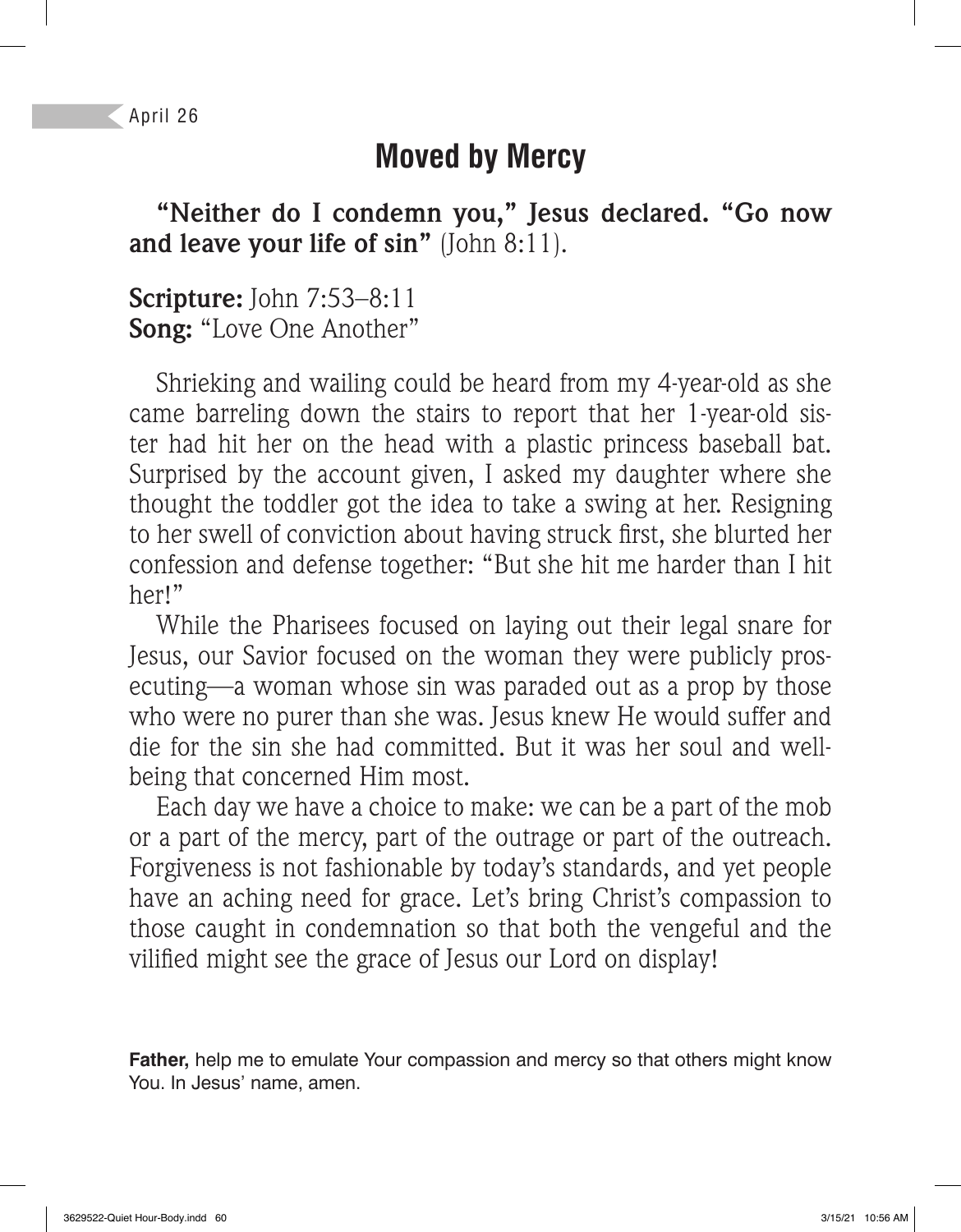## **Faith in His Forgiveness**

We maintain that a person is justified by faith apart from **the works of the law** (Romans 3:28).

**Scripture:** Romans 3:19-31 **Song:** "His Grace Reaches Me"

In 1833 President Andrew Jackson extended a pardon to George Wilson, who had been sentenced to hang for his role in the robbery and endangerment of a postal worker. It was the first time a federal pardon was ever refused. Many have speculated why Wilson did not accept the pardon. Was it because his partner was already executed? Were there additional sentences he had yet to serve? Was it a misunderstanding? Regardless of his reasons, Wilson chose not to receive the pardon offered to him.

While Wilson's decision might seem crazy, we can be guilty of doing the same sort of thing with our Savior's pardon. Any time we put our confidence in keeping the law for a sense of self-righteousness, or any time we begin striving for a perfect record or enforcing legalism on others, we can count on our self-glorifying boasts going full bust!

Like George Wilson, all of us have and will miss the mark. Relying on the law for a sense of right standing with God delivers only guilt and condemnation. Our works can never bring us freedom. Freedom from our guilt can only come through faith in Christ. Our perfectly just God has provided Jesus, our perfect justification. *His* righteousness is our redemption. Let's lean into our Lord's saving grace and choose daily to serve for His glory.

**Father,** help me to trust that my perfection is only possible through Your pardon. In Jesus' name, amen.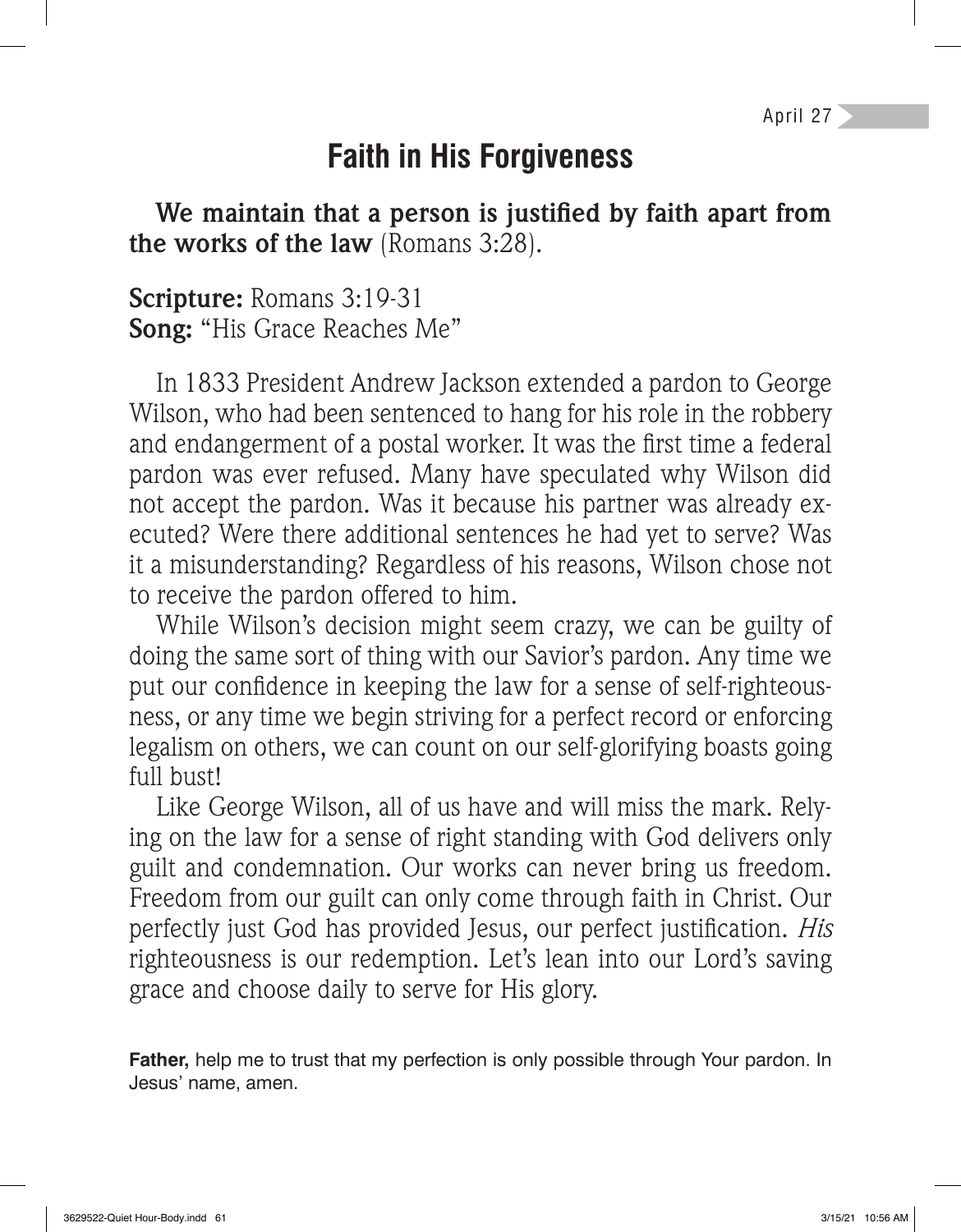## **Access Granted**

**We have peace with God through our Lord Jesus Christ, through whom we have gained access by faith into this grace in which we stand** (Romans 5:1-2).

**Scripture:** Roman 5:1-11 **Song:** "'Tis So Sweet to Trust in Jesus"

Hurricane Danny's outer bands whipped the Alabama coast as I finished the closing shift at a home-supply store across the bay. I thought I still had time to get home before the bridge closed, but as the roadblock came into view through the rain, I realized I was wrong. At just 18, I was nervous to go to a local shelter by myself, so I pled my case to the officer. I trusted his decision to let me pass, and started across the vacant, seven-mile bridge.

Without Christ, all of us face a roadblock to the peace and security we crave. Our sin denies us access to the Father. It disqualifies us from the righteousness He requires. And it denies us the earthly and eternal blessings He has to offer. There's nothing in our power we can do to remove that sin. We are stuck in a storm of our own making.

But Jesus stands at that blockade waiting. His cleansing blood offers us entry with no need to plead our case. His decision was made known long ago when He hung on the cross. We need only trust that His grace covers us, grants us justification, and provides a secure journey into the Father's presence. Our peace and our hope are found in Jesus alone.

**Father,** thank You for Your Son, who ushers me into Your loving presence. In Jesus' name, amen.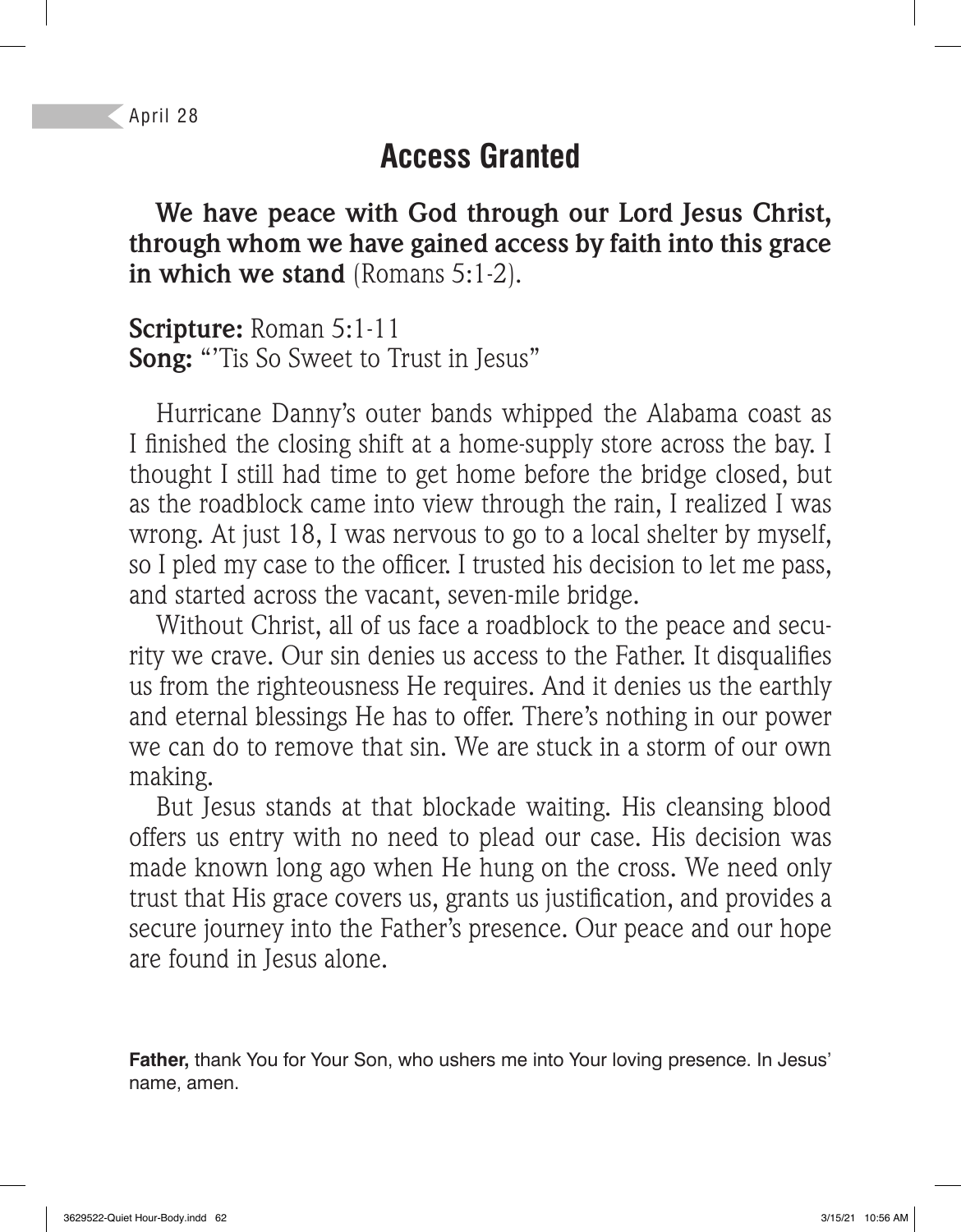# **One for All**

**Just as one trespass resulted in condemnation for all peo**ple, so also one righteous act resulted in justification and life **for all people** (Romans 5:18).

**Scripture:** Romans 5:12-21 **Song:** "Grace Greater Than Our Sin"

In 1965, Private First Class Milton Olive III and his army platoon were making their way through the jungles of Phu Cuong, South Vietnam. Suddenly a grenade launched by a Vietcong combatant landed in their midst. Keenly aware of the imminent death and destruction facing him and his fellow soldiers, 18-year-old Private Olive took quick action and fell on the explosive to absorb the blast, sacrificing himself to save the others.

In the Garden of Eden, God had warned Adam that to eat of the tree of knowledge of good and evil would precipitate certain death (Genesis 2:15-17). Adam's disobedience was like a grenade launched on every future generation of humanity. All would follow in his sinfulness and inherit death. But then Jesus did something astounding to intervene. By His atoning death, our magnificent Lord absorbed sin's blast for all eternity and gave us the opportunity for new life. Through faith in Him we escape the curse of Adam's sin, are forgiven of our transgressions, and gain everlasting fellowship with the Father.

God's gracious gift through Jesus is exponentially greater than the grenade of depravity detonated by Adam. As we rejoice daily in Christ's saving act of love, let's be ready to tell others that good news so they too may live.

Father, thank You for Your willingness to save us through the sacrifice of Your dear Son. In Jesus' name, amen.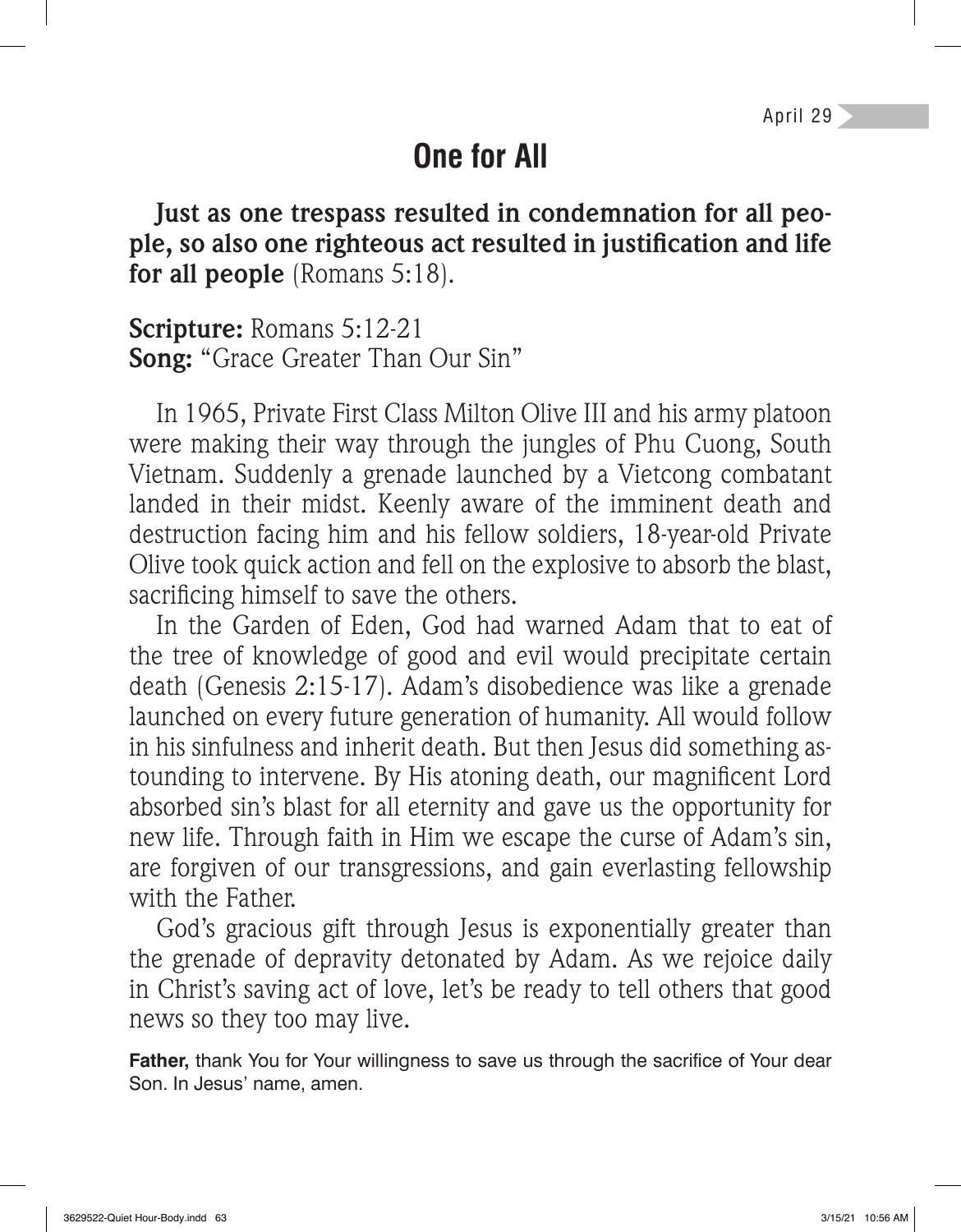## **The Perfect Cure**

**Seek the LORD while he may be found; call on him while he is near** (Isaiah 55:6).

**Scripture:** Isaiah 55:6-13 **Song:** "O Lord, You're Beautiful"

As I compared products in the health-food aisle, an older gentleman with a warm smile pointed to the item in my right hand and declared, "You want this one." His wife had cancer, and in his research, he had learned that a seemingly innocuous ingredient in the other product was suspected of being a cancer accelerator. As he shared about the lifestyle changes they had made, it became clear that this committed husband was a desperate seeker of any and all information that could help his wife beat her disease.

God invites us to seek Him with that kind of intensity. In our pursuit of Him, we are to forget what we thought we knew was best for us and, instead, fill our minds with His renewing Word. As we turn to Him and receive His generous pardon, we are free to follow His lead into lifestyle changes that pave the way for the restoration He wants to provide.

We will never be cured of our deadly disease, sin, without first seeking the Lord. But what a blessing that our remedy is within reach! He has come near, and His Word provides the spiritual nourishment we need. His merciful saving grace never fails. If you're choosing between God's wisdom and ways and something else today, choose what will bring life: choose the Lord.

**Father,** thank You for showing me the wisdom of Your ways. Let Your restoring Word accomplish Your desire in me. In Jesus' name, amen.